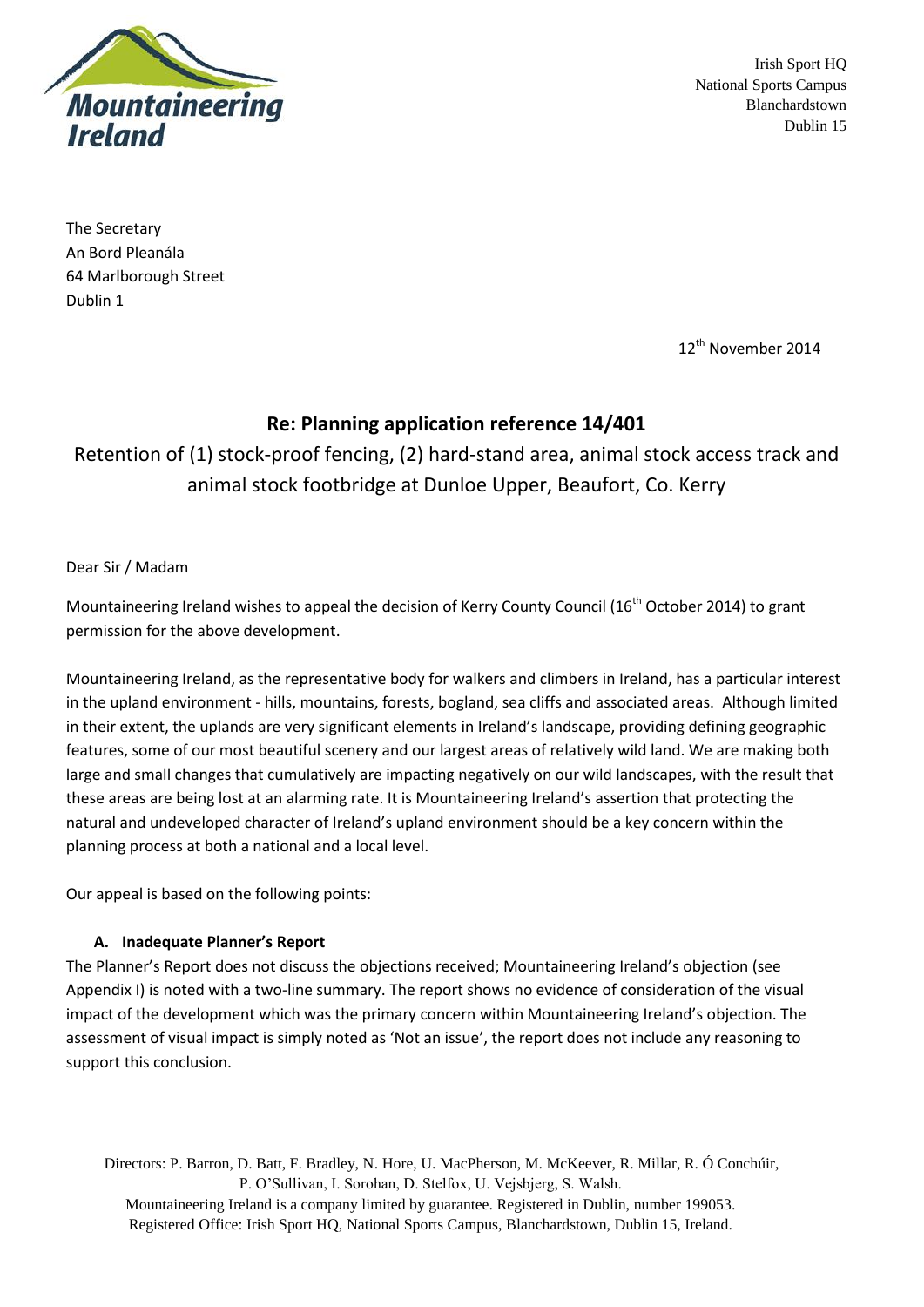### Visual impact

The inadequacy of the Planner's assessment is well illustrated by the selection of photographs in the Planner's Report, all of which were taken from the road. The fence in question extends into upland terrain, up to a height of 650m, where the visual impact of the development is far greater due to the absence of manmade features from the landscape. Visual impact cannot only be addressed from the public road; this development is in the MacGillycuddy Reeks, Ireland's highest mountain range, where there is a long established tradition of use by the general public for walking and climbing activities. An added impact from the fence, both visual and ecological, is concentrated trampling alongside the fence. Prior to the fence going in, people chose the driest ground and dispersed across the ridge. Unfortunately the line of the fence goes through some boggy ground which is causing erosion from trampling.

### Barrier to recreational enjoyment

A Further Information Request was made asking for details of the gates or stiles which the applicants would erect to address concerns that the fence presents a barrier to walkers on the popular ridge walk between Struicín and Cnoc an Bhráca. The response from Griffin Project Management on behalf of the applicants (10<sup>th</sup> September 2014) implies that Mountaineering Ireland's submission questioned land ownership and claimed there is a public-right-of-way on the land; that is not the case. The Planner's note that the applicants stated that there are no public rights of way across the land fails to address the wider fact that recreation is a long established land use on this site and that the fence is both a barrier and a hazard to walkers. Due to the height of the fence and the closeness of the barbs on the top, the fence is difficult to cross. This may result in damage to the fence from walkers attempting to make it easier to cross. It should be considered that outdoor recreation is a significant driver in the local economy, and that it is a sustainable land use which is entirely compatible with agriculture.

#### Not necessary for agricultural purposes

The Planner's Report makes no reference to the fact that in December 2013 Minister Simon Coveney, in a written response to a parliamentary question, confirmed that the fencing of previously unfenced mountain land is not required, provided that the lands in question continue to be actively farmed in the traditional manner by hill farmers, in compliance with the requirements of the EU regulations governing the Direct Payment Schemes. This is an important statement which significantly weakens the applicants' case for retention of the fence.

### **B. Inconsistent with objectives in County Development Plan**

The decision to grant permission for retention of the development seems inconsistent with the objectives of the Kerry County Development Plan 2009-2015 which are quoted in the Planner's Report.

The development is in the Gap of Dunloe, one of Co. Kerry's most famous scenic landscapes, which indirectly brings considerable economic benefit to the locality. The site is largely in an area zoned as Rural Secondary Special Amenity, where the policy is not to grant permission for development which cannot be integrated into its surroundings, and partly in an area zoned as Rural Prime Special Amenity. The substantial timber and wire fence in this development, a harsh, linear feature, cannot be integrated into the open setting of a broad mountain ridge at an altitude of 400m – 650m, where there are no other fences or manmade structures. Fencing in this environment changes the landscape and people's perception of it.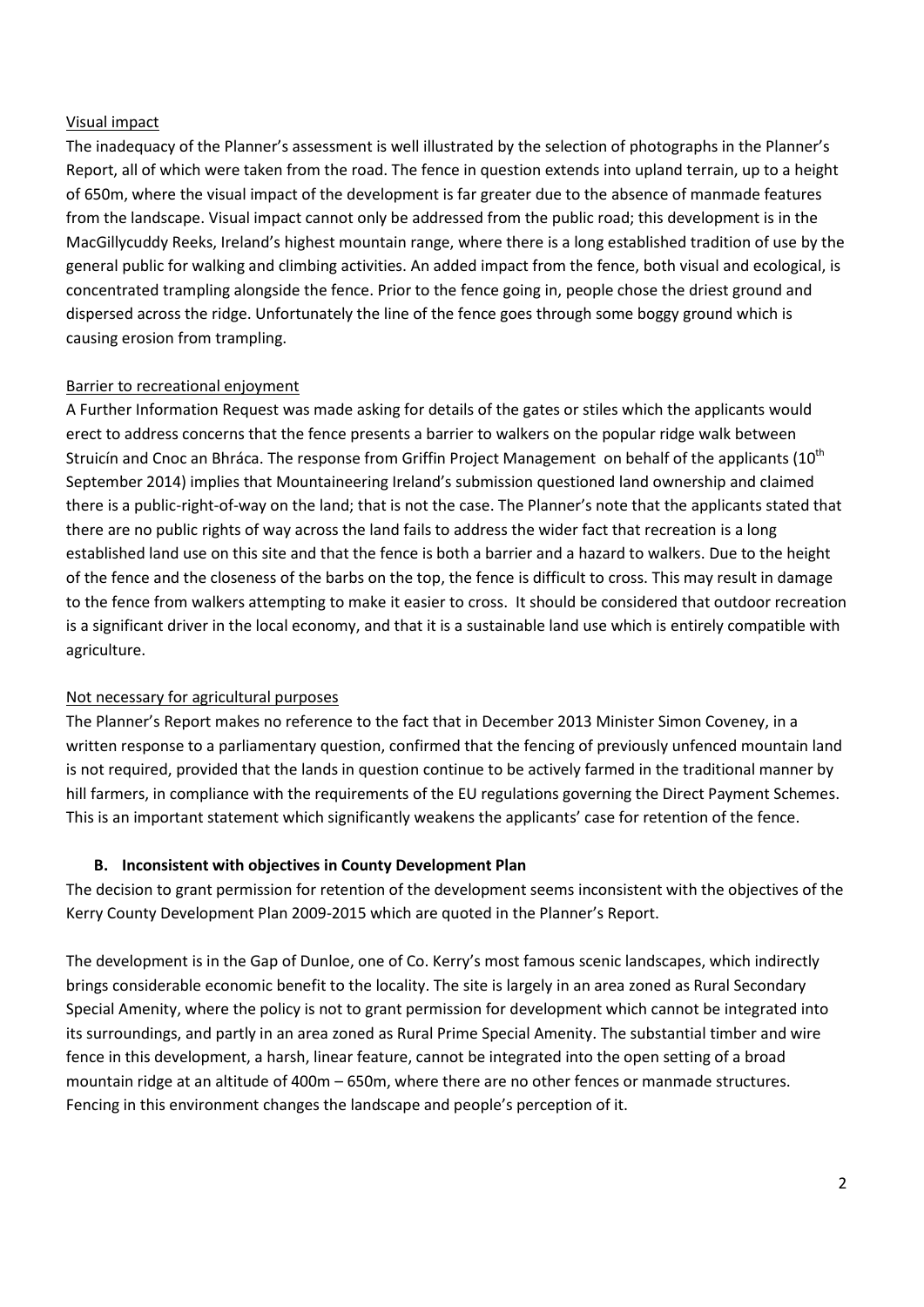Mountaineering Ireland is strongly of the opinion that to grant permission for this development contravenes the Council's zoning and landscape objective below:

## *Objective ZL 12-1*

*Protect the landscape of the county as a major economic asset as well as for its invaluable amenity value and beauty.*

At a lower level, the fence detracts not only from the landscape, but it also impairs the views from the road through the Gap of Dunloe which are protected under Views and Prospects in the County Development Plan.

Mountaineering Ireland finds it difficult to understand how the Council decided to grant permission in these circumstances, and in addition we were surprised that the Council did not attach any conditions to mitigate the visual impact of the fence, the hard-stand area and the bridge.

Mountaineering Ireland asserts that the Planner has failed to uphold the policies in the Kerry County Development Plan 2009-2015 and that this development is contrary to the proper planning and sustainable development of this special upland area.

## **Conclusion**

The Planner's Report shows little or no evidence of deliberation on this application, and the decision to grant retention appears to contradict the County Development Plan and to ignore the objections submitted.

This appeal presents the Board with an important opportunity to make a decision which protects the integrity of Ireland's upland landscapes for the benefit of this and future generations. We respectfully request that the Board overturns Kerry County Council's decision to grant planning permission for this development.

We have enclosed the acknowledgement received from Kerry County Council and a cheque for €220.

Yours sincerely

**Karl Boyle**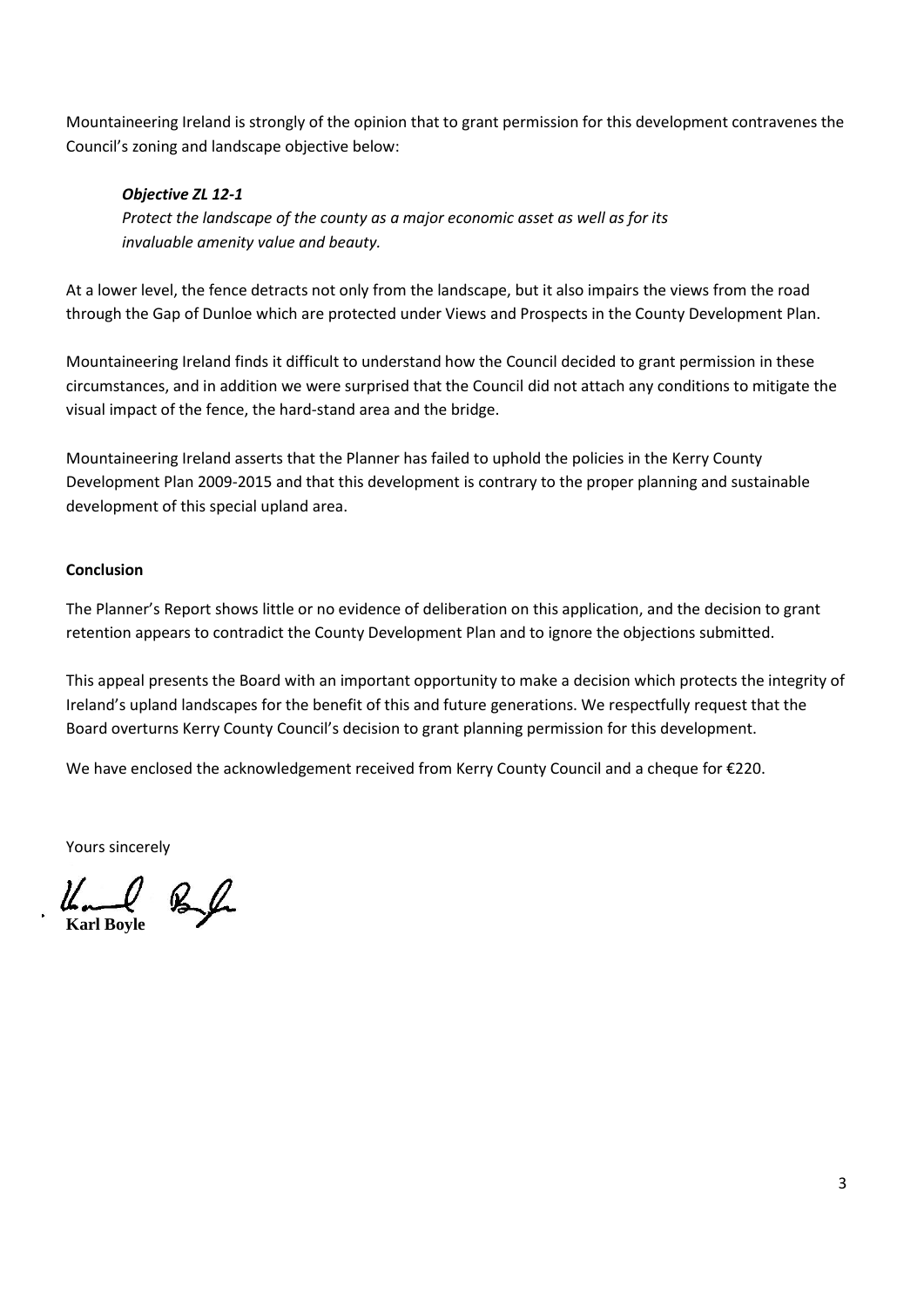# **APPENDIX I – Mountaineering Ireland's objection to the application for retention (July 2014)**

Planning Department Kerry County Council County Buildings Tralee Co. Kerry

30<sup>th</sup> July 2014

# **Re: Planning application number 14401**

# Retention of stock-proof fencing, hard-stand area, animal track and footbridge at Dunloe Upper, Beaufort, Co. Kerry

Dear Sir / Madam

Mountaineering Ireland\* wishes to submit a comment on the above planning application.

### **1. Context**

Mountaineering Ireland, as the representative body for walkers and climbers in Ireland, has a particular interest in the upland environment - hills, mountains, forests, bogland, sea cliffs and associated areas. People are drawn to wild and beautiful landscapes as a counterbalance to everyday life, for contact with nature, and for a physical challenge. Ireland's upland areas deliver a host of recreation opportunities, with associated economic and wellbeing benefits.

Although limited in their extent, the uplands are very significant elements in Ireland's landscape, providing defining geographic features, some of our most beautiful scenery and our largest areas of relatively wild land. We are making both large and small changes that cumulatively are impacting negatively on our wild landscapes, with the result that these areas are being lost at an alarming rate. It is Mountaineering Ireland's assertion that protecting the natural and undeveloped character of Ireland's upland environment should be a key concern within the planning process at both a national and a local level.

Mountaineering Ireland recognises and appreciates the role that hill-farming has played in shaping Ireland's upland landscape and we are aware of the current challenges in this sector. Mountaineering Ireland believes that the best way to maintain the environmental quality of Ireland's upland areas is to do so in co-operation with the people who own and work the land. Over the past two years Mountaineering Ireland has spearheaded a campaign, supported by all the major farming representative bodies, for a national agri-environmental scheme with measures to support low intensity conservation farming in upland areas under the Rural Development Programme for 2014-2020.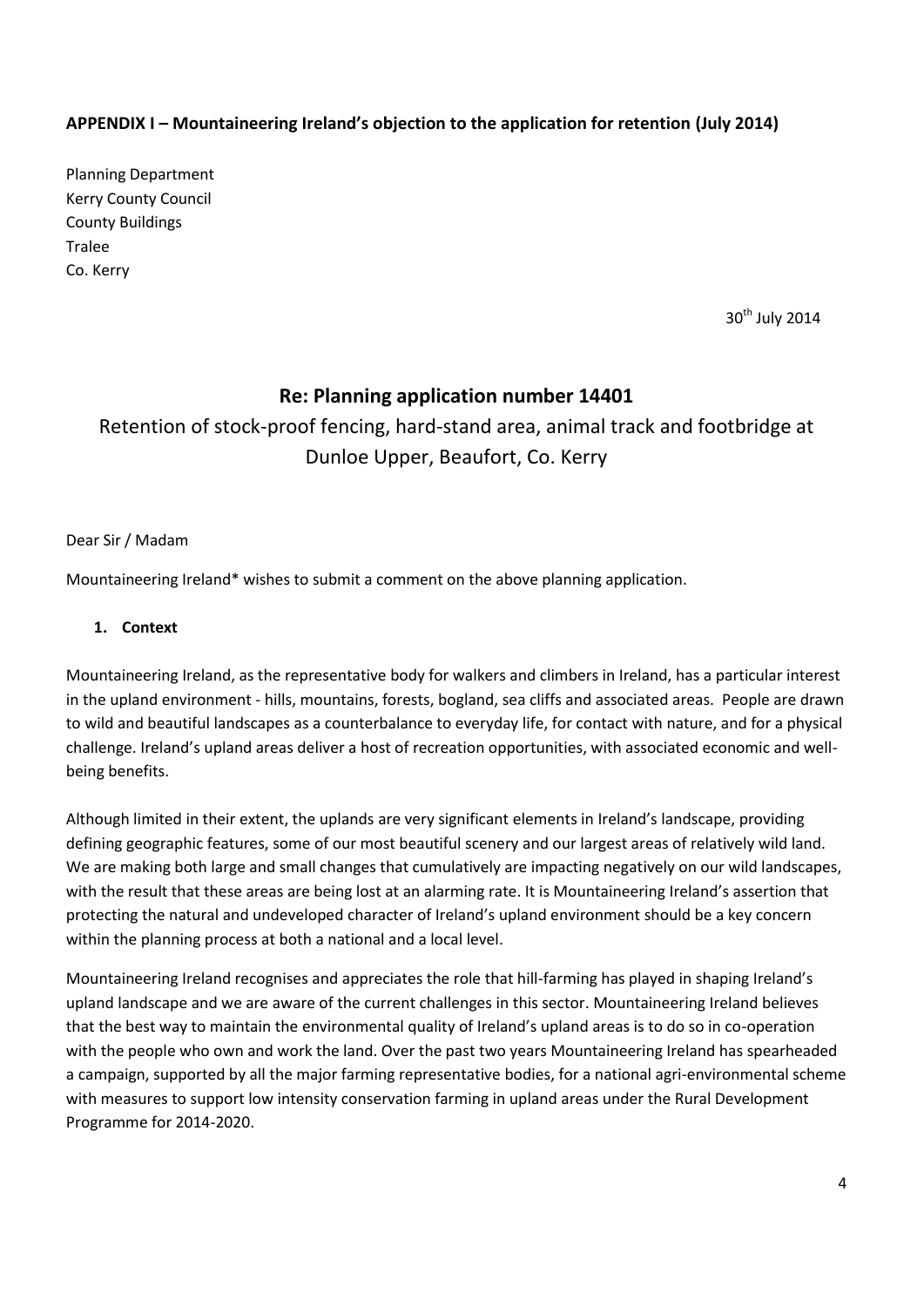## **2. Comments on the application**

### **2.1 Landscape impact**

Mountaineering Ireland acknowledges the right of farmers to erect fences for agricultural purposes, however our Environmental Policy states that fencing of traditionally open high areas of rough grazing detracts from the quality of the upland environment and should be kept to a minimum. The policy seeks to protect all Ireland's upland areas, not just those that are designated as Special Areas of Conservation or Special Protection Areas; however it should be considered that this application falls within a Special Area of Conservation.

The fence at Dunloe Upper runs along the roadside in the Gap of Dunloe, one of Ireland's most scenic landscapes, which is famous throughout the world. The fence also crosses the MacGillycuddy Reeks ridge at two points, detracting significantly from the vista in this previously open mountain landscape.

The Kerry County Development 2009-2015 recognises the quality of Kerry's scenic landscapes, and the importance of protecting these through zoning and development control. The development at Dunloe Upper is within an area zoned as Prime Special Amenity:

## *3.7.9 - Prime Special Amenity*

*This zoning constitutes the outstanding landscapes throughout the county. Rugged mountain ranges, spectacular coastal vistas and unspoilt wilderness areas are some of the features within this designation.* 

*The County enjoys both a national and international reputation for its scenic beauty. It is imperative in order to maintain the natural beauty and character of the county, that these areas be protected.*

Protection of the landscape of County Kerry is also addressed through the following objective:

## *Objective ZL 12-1*

*Protect the landscape of the county as a major economic asset as well as for its invaluable amenity value and beauty.*

This fence makes a significant manmade intrusion into an otherwise natural landscape and Mountaineering Ireland is therefore of the strong opinion that retention of this fence (and its associated developments) is undesirable from a visual point of view and is contrary to the proper planning and sustainable development of this special upland area.

## **2.2 Barrier to recreational enjoyment**

As Ireland's highest mountain range, the MacGillycuddy Reeks have for centuries been a magnet for walkers and climbers. The MacGillycuddy Reeks ridge from Kate Kearney's Cottage to Lough Acoose takes in nine summits over 900m in height and is acknowledged as one of Ireland's finest ridge walks.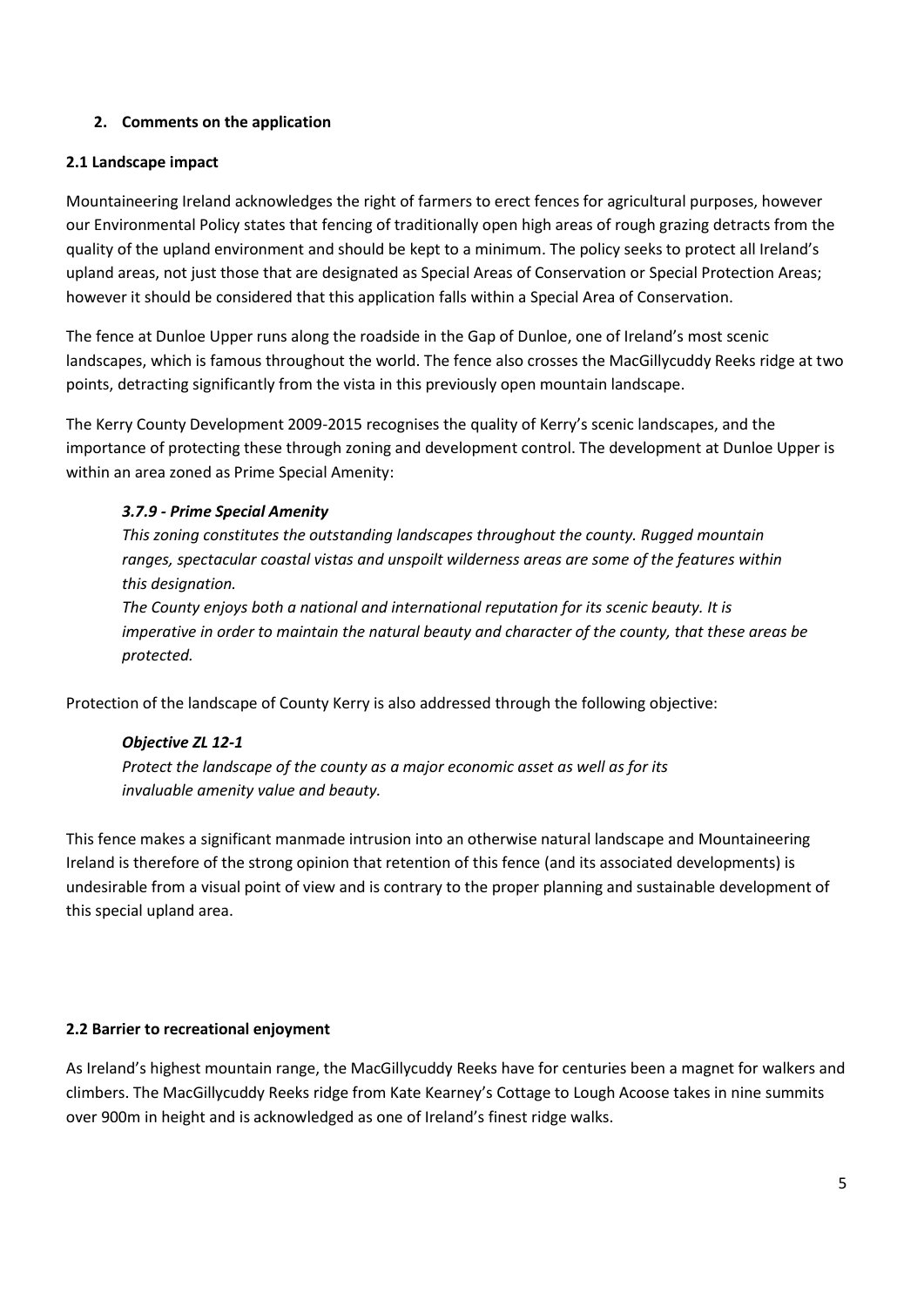The fence in question is slightly higher than the typical post and wire construction, and due to the absence of stiles to facilitate its crossing, presents a major physical barrier to walkers following the MacGillycuddy Reeks ridge. The fence has also caused confusion amongst some groups, particularly in conditions of poor visibility which are common at this height in the mountains. People have crossed the fence with difficulty, only to find a short time later that they need to cross the fence a second time as they exit the property. Although in theory one could walk around the fence, this is not obvious and requires an unnatural detour.

The importance of the MacGillycuddy Reeks for recreation is underlined by the selection of this range by the Rural Recreation Section within the Department of Environment, Community & Local Government as one of two pilot areas for a national Mountain Access Project. The MacGillycuddy Reeks Mountain Access Forum, which brings together a range of interested parties, was formed earlier in 2014 to protect, manage and develop this unique mountain range.

It is Mountaineering Ireland's view that the fencing between Struicín and Cnoc an Bhráca interferes with the enjoyment of this popular ridge walk and is therefore an inappropriate development given the acknowledged importance of the MacGillycuddy Reeks for both recreation and tourism.

## **2.3 Not necessary for agricultural reasons**

The applicants argue that the erection of stock-proof fencing on mountain land is the best approach to managing grazing so as to keep the land in Good Agricultural and Environmental Condition (GAEC). It should be noted that this is not a traditional hill-farming practice in the MacGillycuddy Reeks. If it was, the entire area would have been fenced previously. Appropriate stocking levels combined with traditional shepherding provide the most effective means to achieve optimal grazing conditions across a mountain area. While the labour requirement may be greater, it should be remembered that the fencing of mountain land is both expensive in the first instance and costly to maintain (due to remoteness and harsh weather conditions).

The need for stock-proof fencing to fulfil Department of Agriculture cross-compliance requirements no longer applies to all hill and mountain land. In December 2013 **Minister Simon Coveney** announced that fencing is not required on hill land which was previously unfenced and which continues to be actively farmed in the traditional manner (KildareStreet.com, 3<sup>rd</sup> December 2013).

As this development is within the *Killarney National Park, MacGillycuddy's Reeks and Caragh Lake River Catchment* Special Area of Conservation its impact on habitats and wildlife must be taken into account. Regard should also be had to Strategy 1.3.1 of the Management Plan for Killarney National Park which states that permanent fencing will generally not be used as a means of controlling grazing in the uplands, and will not be undertaken prior to adequate impact assessments being carried out (NPWS, 2005, p.42).

In light of the above, Mountaineering Ireland argues that neither grazing management or Department of Agriculture requirements provide justification for retention of the fence at Dunloe Upper.

## **3. Closing remarks**